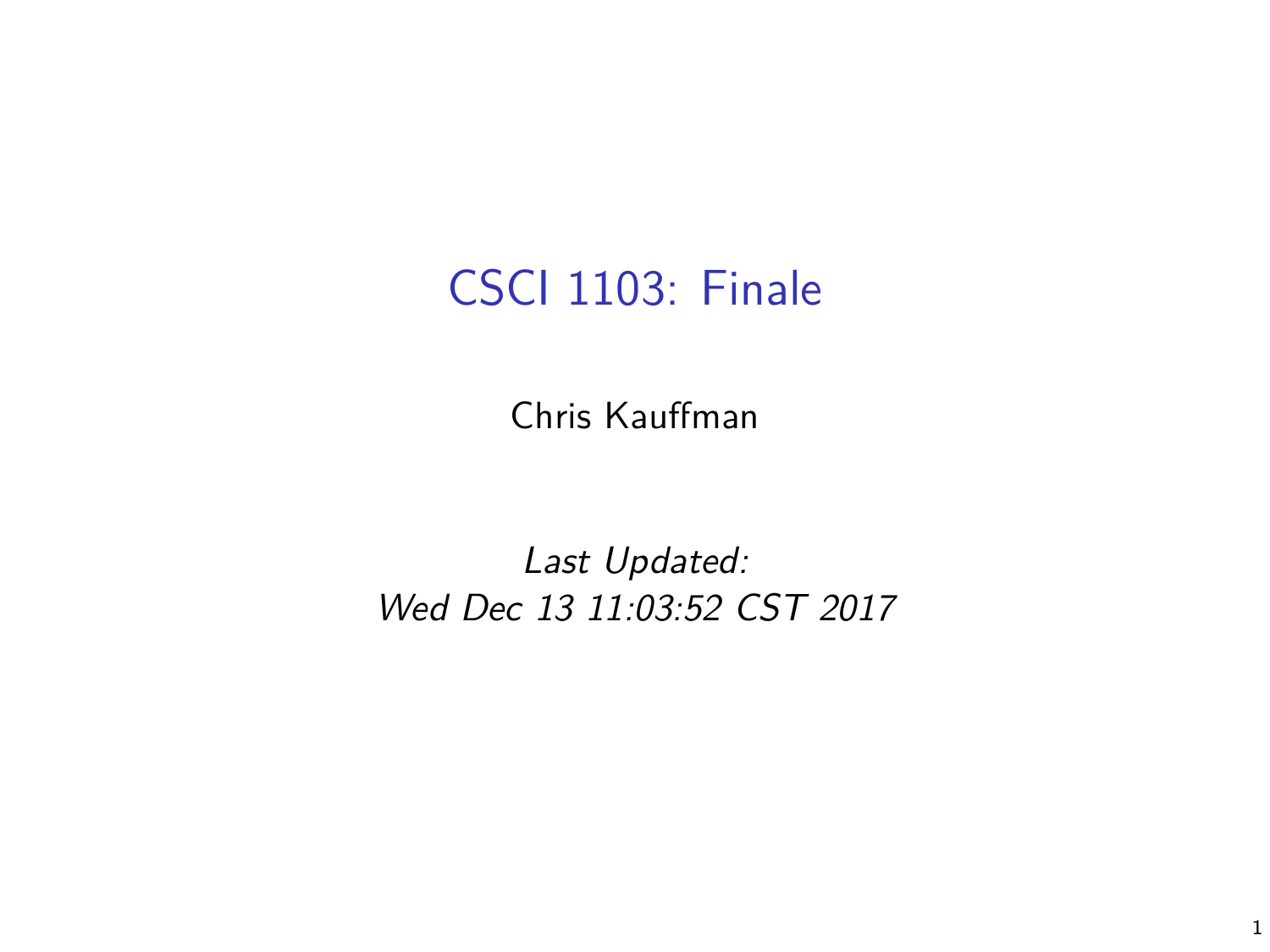# Logistics

| Date | Lecture               | Outside                                              |
|------|-----------------------|------------------------------------------------------|
|      | Mon $12/11$ Recursion | Lab 14: Review                                       |
|      | Wed $12/13$ Review    | P5 Due                                               |
|      |                       | Wed 12/20 Final Exam 1:30pm-3:30pm KELLER HALL 3-210 |

#### Goals: Review

- $\blacktriangleright$  Wrap-up project
- $\blacktriangleright$  Move on toe final exam review

#### Project 5

- $\blacktriangleright$  Due Tonight
- $\blacktriangleright$  Accepted as late until Friday
- $\blacktriangleright$  Note on academic integrity
- Questions?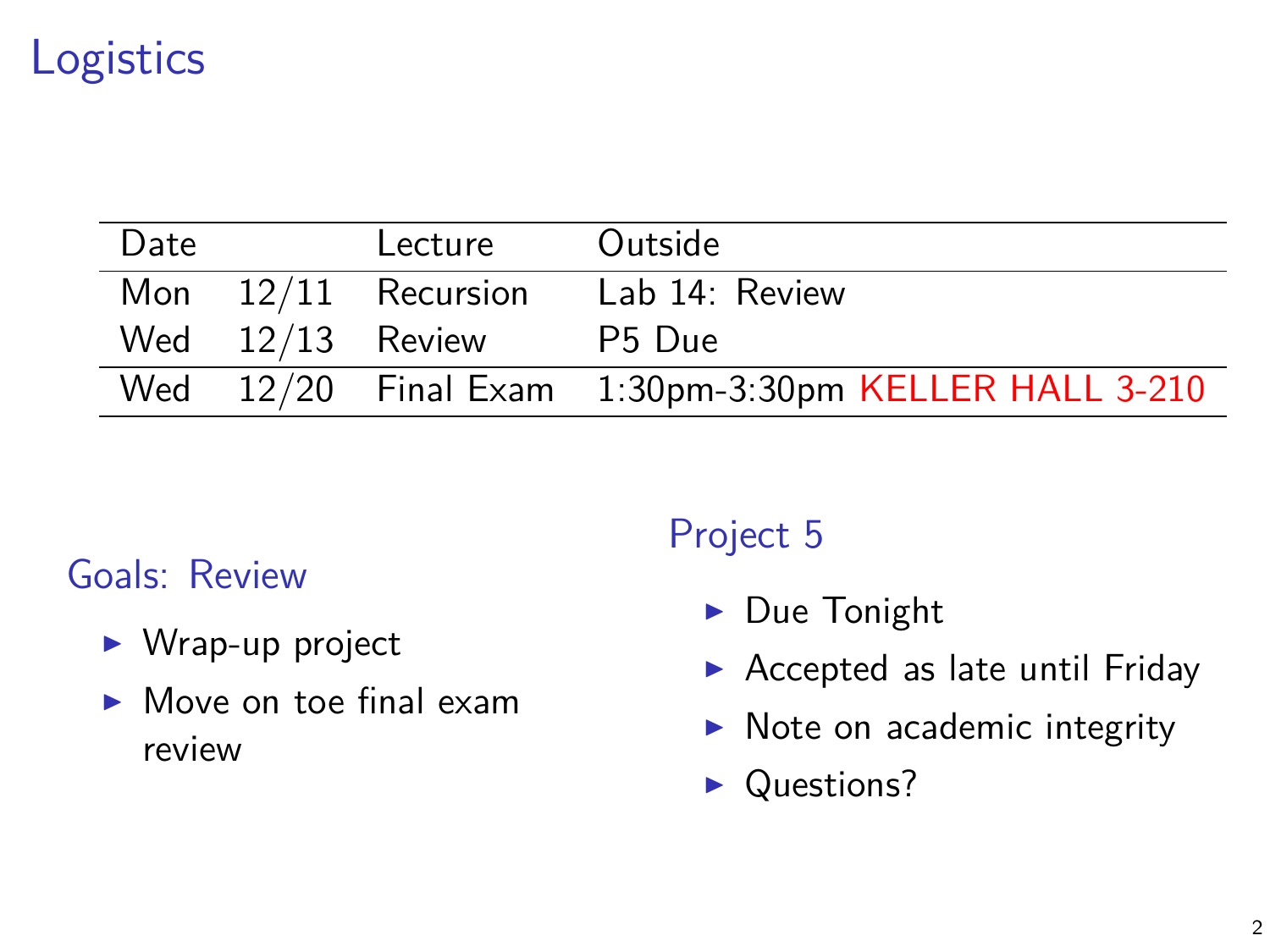# Final Exam

### **Logistics**

- $\blacktriangleright$  Wed 12/20 1:30-3:30pm
- ► Keller Hall 3-210 (EAST BANK)
- $\triangleright$  Comprehensive: combination of coding, analysis, short answer, full semester material may be examined
- $\blacktriangleright$  Length: 5-6 sides of paper
	- $\blacktriangleright$  Midterms were 3 sides of paper
- $\triangleright$  No bluebook or bubble sheet required
- $\triangleright$  Open Resource as were the midterm exams

#### Topics Request

Any particular topics folks would like to discuss prior to review questions?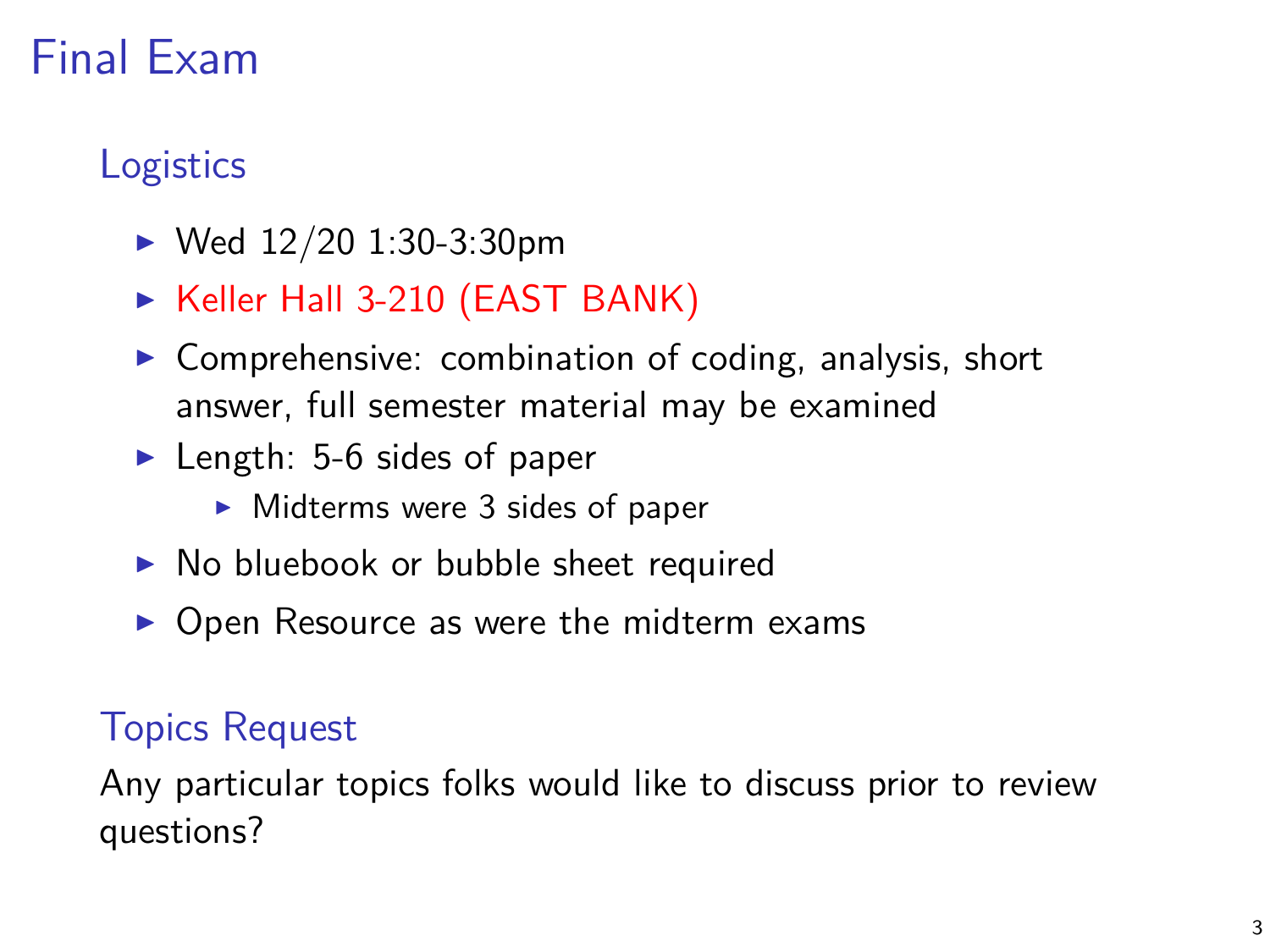A pet adoption agency which needs to keep records of dogs ready for adoption. The information needed is as follows:

- $\blacktriangleright$  Name of the dog
- $\blacktriangleright$  Age
- $\triangleright$  Whether it like cats or not

Describe a simple Dog class which has a constructor and private fields for this task.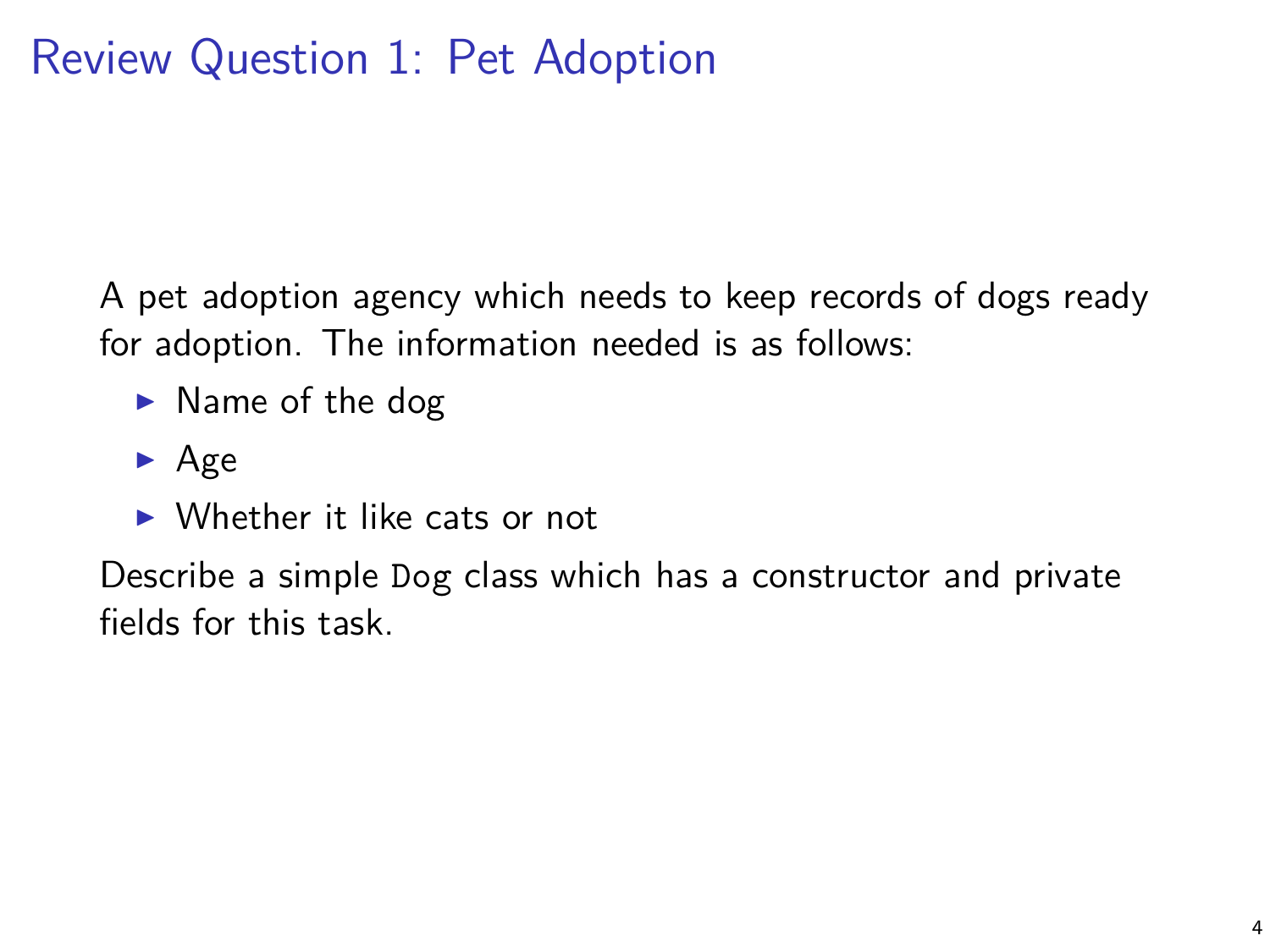# Review Question 2: Dog Methods

Given the below Dog class, fill in bodies for the methods that need definitions.

```
public class Dog{
 private String name;
 private int age;
 private boolean likesCats;
```

```
public Dog(String name, int age,
           boolean likesCats)
{
  this.name=name;
  this.age=age;
  this.likesCats=likesCats;
}
```

```
// Retrieve the name of the dog
public String getName(){
  ???
}
```

```
// Change the name of the dog to
// the new name
public void rename(String name){
  ???
}
// Increase the age of the dog by 1
public void birthday(){
  ???
}
// Change the internal state of the
// dog so that it likes cats
public void trainForCats(){
  ???
}
```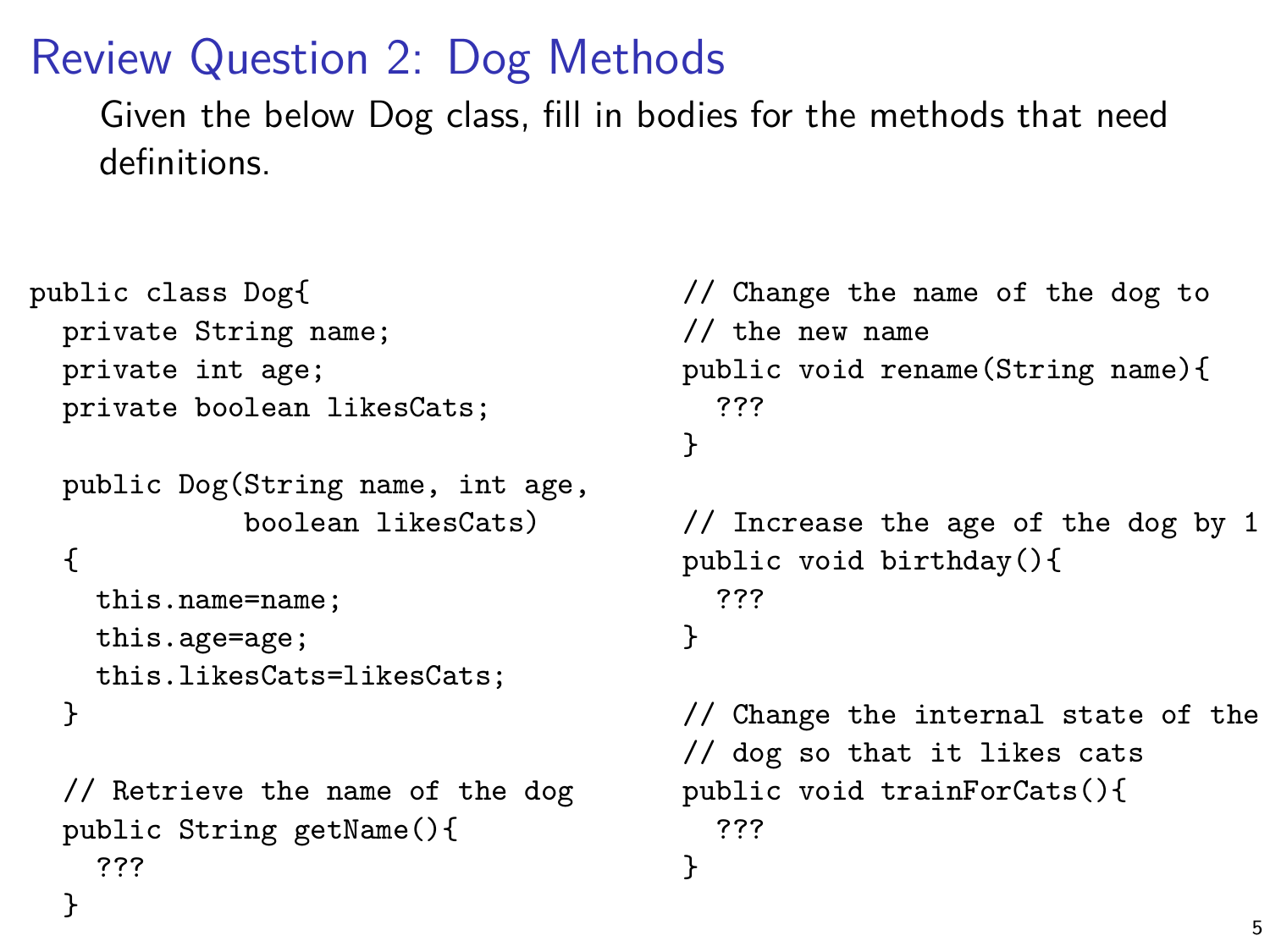## Review Question 3: Dog Creation

Add the following method to the dog class which creates a dog based on a string of information.

```
public class Dog{
  private String name; private int age; private boolean likesCats;
```

```
public Dog(String name, int age, boolean likesCats) {
 this.name=name;
 this.age=age;
 this.likesCats=likesCats;
}
```

```
// Create a dog from a string of information. Use a Scanner to parse
// the string argument. Valid input strings contain the Dog's name,
// age, and the word yes or no depending on whether the dog likes
// cats. Examples:
// Dog d = Dog.fromString("Val 6 yes");
// Dog e = Dog.fromString("Stout 3 no");
public static Dog fromString(String s){
 ??
}
```